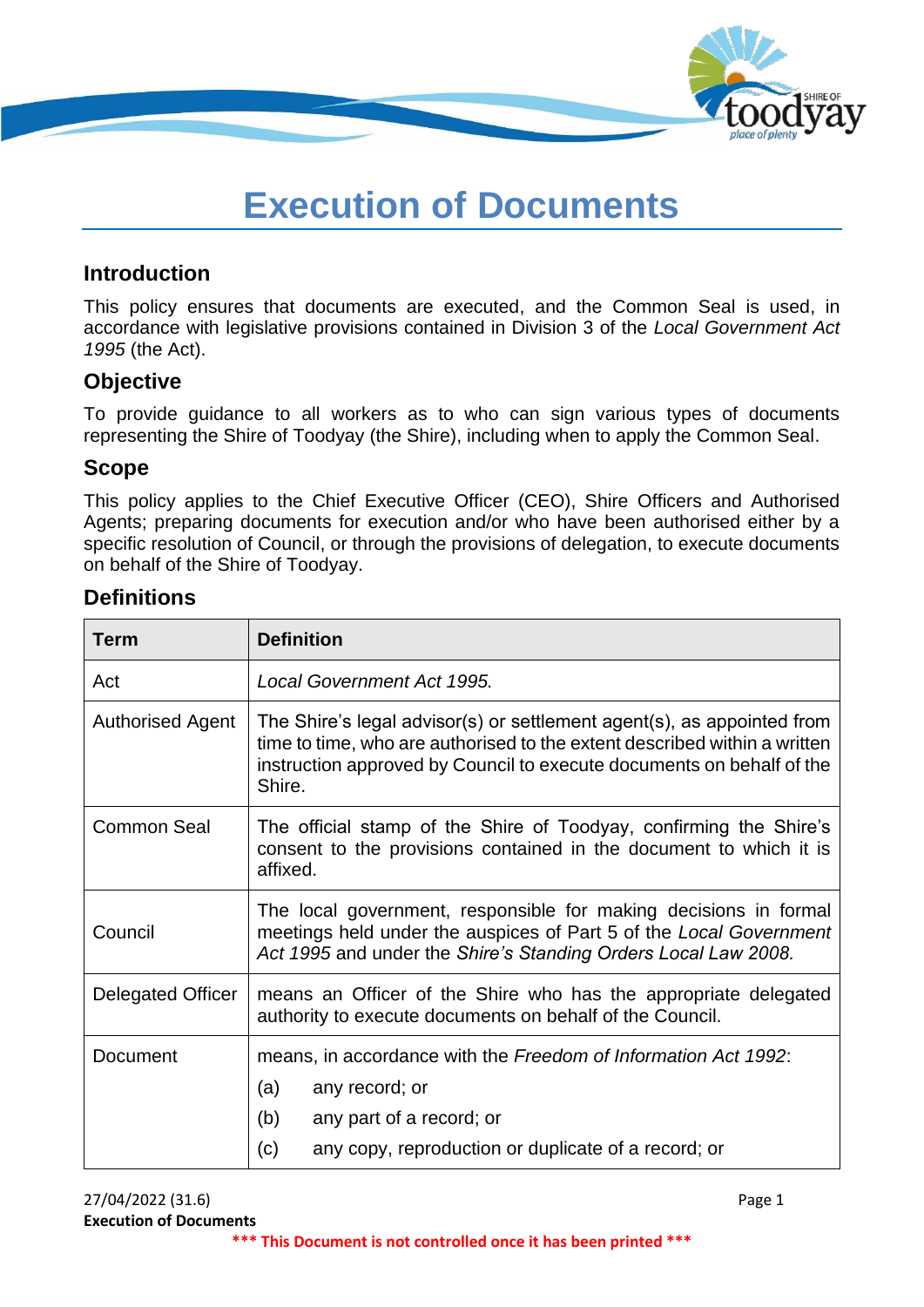| Term                  | <b>Definition</b>                                                                                                                                               |  |  |  |  |  |
|-----------------------|-----------------------------------------------------------------------------------------------------------------------------------------------------------------|--|--|--|--|--|
|                       | any part of a copy, reproduction or duplicate of a record.<br>(d)                                                                                               |  |  |  |  |  |
|                       | The above includes any written paper or electronic document including<br>Notices, flyers, letters, memorandums and emails that:                                 |  |  |  |  |  |
|                       | Convey a decision; or<br>Ť.<br>ii.<br>Establish an obligation on the Shire; or<br>are ceremonial.<br>iii.                                                       |  |  |  |  |  |
| Execute               | Doing all that is ready to make the deed, agreement or document<br>operative.                                                                                   |  |  |  |  |  |
| Senior Employee       | means an employee designated as a Senior Employee by Council<br>under s.5.37 of the Local Government Act 1995 including the CEO and<br>Senior Management Group. |  |  |  |  |  |
| <b>Shire</b>          | Shire of Toodyay                                                                                                                                                |  |  |  |  |  |
| <b>Shire Officers</b> | means an employee of the Shire who has the appropriate authorisation<br>to sign a document on behalf of the Shire.                                              |  |  |  |  |  |
| <b>Workers</b>        | Employees, contractors and volunteers are now all classed as workers<br>as per the WHS legislation and regulations.                                             |  |  |  |  |  |

#### **Policy Statement**

This Policy covers four categories of documents as outlined below and is supported by Clause 20.1 of the *Shire of Toodyay Standing Orders Local Law 2008* and Authorisation by way of an Instrument of Delegation ES2 – Execution of Documents in the Shire's Register of Delegations.

## **1. Category One Documents - documents requiring both the CEO and the Shire President to execute**

These types of documents will require a specific resolution of Council to enter into an agreement as well as an authority to affix the common seal to that type of document in accordance with s.9.49A(2) of the Act.

The Shire President and CEO will execute documents under the provisions of s.9.49A(3) of the Act.

Documents may be executed by another Shire Officer or an agent of the local government in accordance with s.9.49A(4) provided that there has been authority given by way of a Council Resolution or through an instrument of delegation.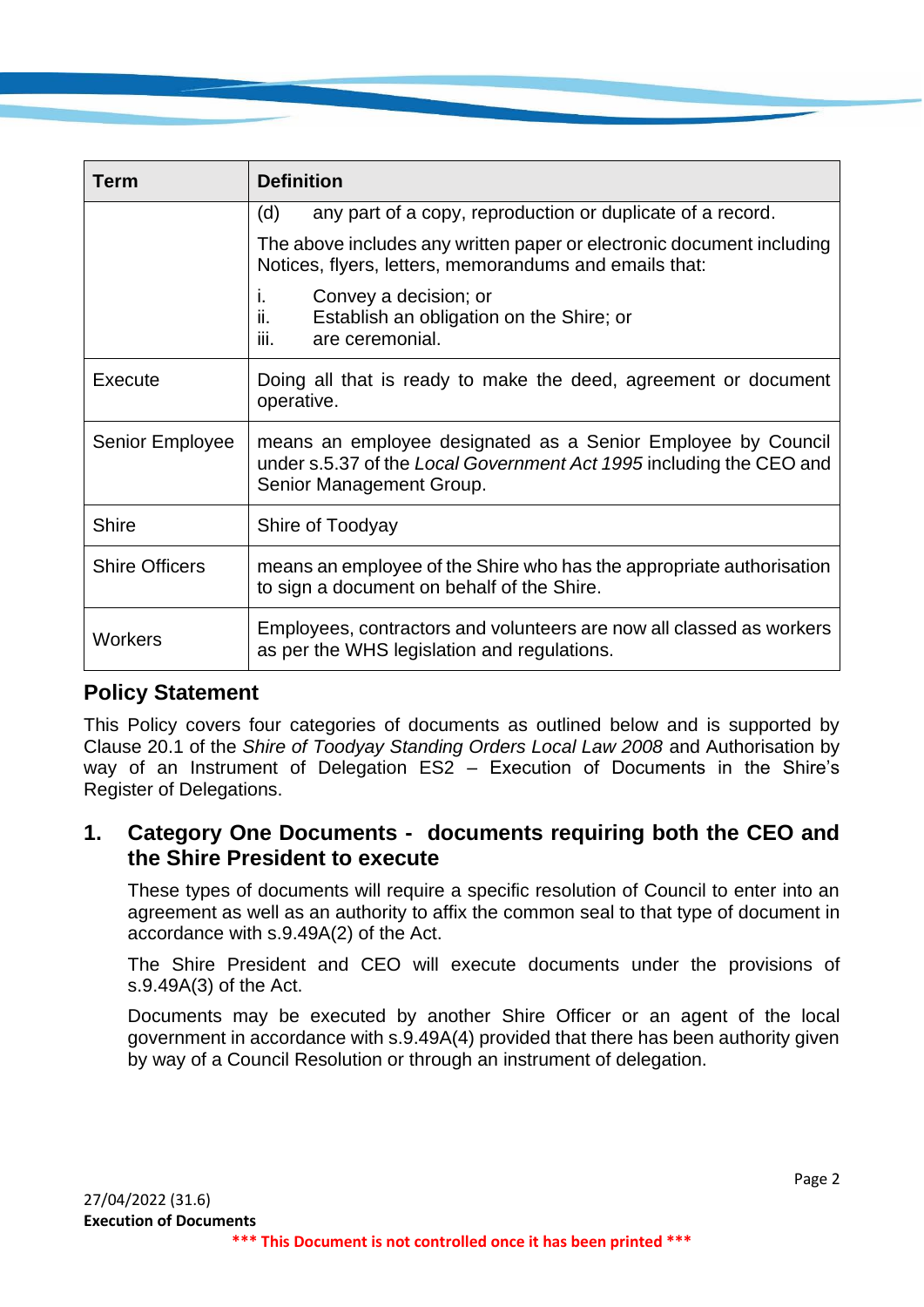## **2. Category Two Documents – documents requiring the CEO only to authorise**

Under s.9.49A(4) of the Act Council authorises the CEO, listed in the Instrument of Delegation ES2 Execution of Documents, to sign documents and/or deeds on behalf of the Shire.

Documents may be executed by another Shire Officer or an agent of the local government in accordance with s.9.49A(4) provided that there has been authority given by way of a Council Resolution or through an instrument of delegation .

Category 2 documents can be described as documents arising out of a matter that:

- Requires Council approval;
- Arises out of delegated authority from Council; or
- Are operational in nature and due to its significance should only be signed by the CEO, as a delegated representative of the Shire.

The CEO is permitted, through this policy, to execute documents that:

- Have an unlimited \$ value subject to "Budget constraint;"
- Have a commitment period that is specifically resolved by Council or in any other case, no greater than a seven-year period; and/or
- Moderate or lesser level of financial risk, legal complexity or political sensitivity, unless specifically resolved by Council.

#### **3. Category Three Documents - documents within Delegated Authority**

Under s.9.49A(4) of the Act Council authorises Delegated Officers, listed in the Instrument of Delegation ES2 Execution of Documents, to sign documents and/or deeds on behalf of the Shire. These Delegated Officers only have authority where the documents are related to their area of responsibility.

Category 3 documents can be described as documents arising out of a matter that:

- Requires Council approval;
- Arises out of delegated authority from Council; or
- Are operational in nature and due to its significance should only be signed by a Senior Employee as defined in the Act.

The positions of Manager Corporate and Community Services, Manager Infrastructure and Assets and the Manager Development and Regulation are permitted, through this policy, to execute documents that:

- Are to the value of \$250,000 or less;
- Have a commitment no greater than a five-year period: and/or
- Moderate or lesser level of financial risk, legal complexity or political sensitivity.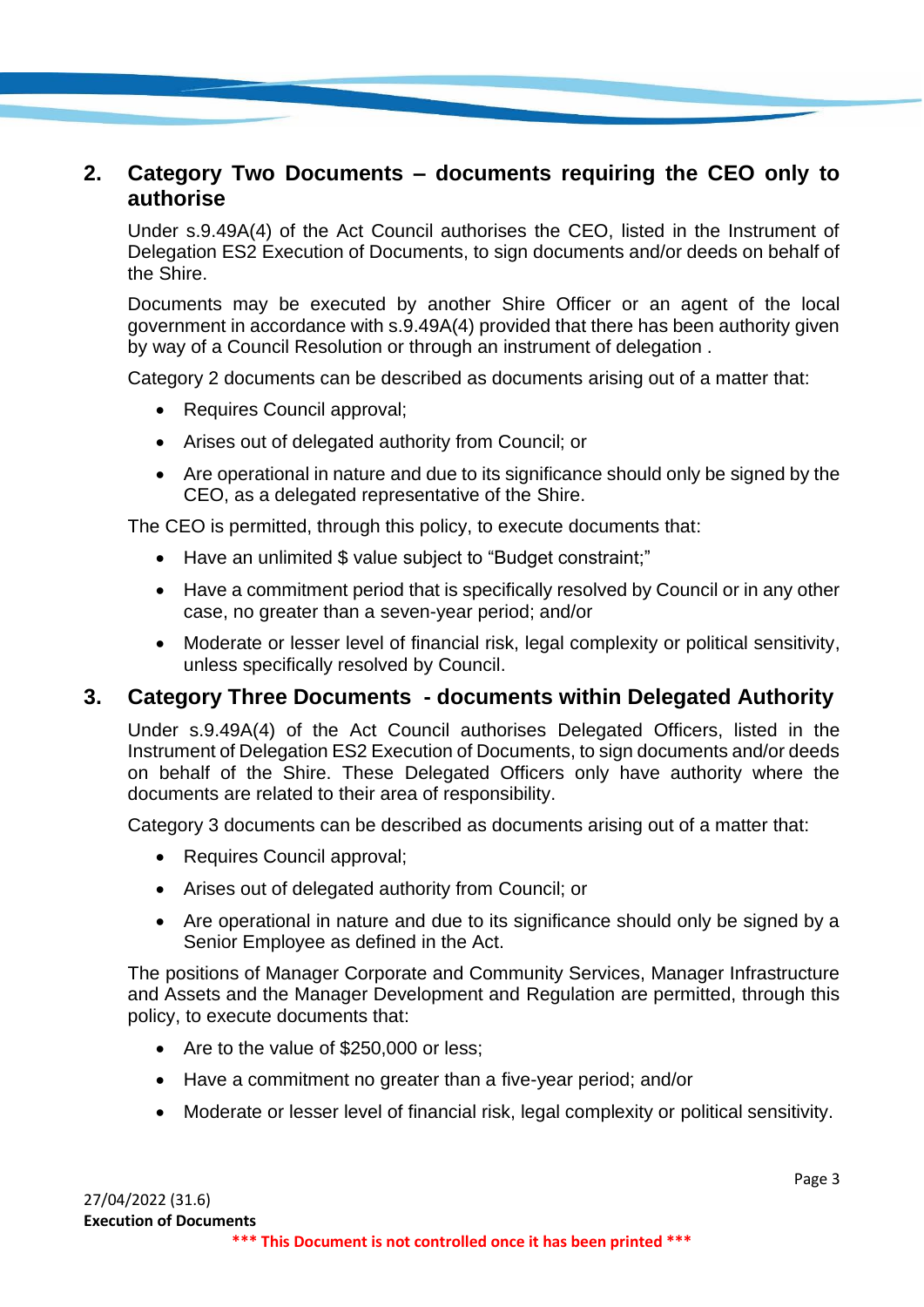# **4. Category Four Documents - documents operational in nature.**

These types of documents will include correspondence relating to day-to-day routine communications or transactions related to the operations of the Shire. They will include documents that are created in the normal course of business to discharge the duties of an Officer's position in a manner consistent with Shire policies and procedures.

Category 4 documents do not require specific authorisation through Council as they are subject of s.5.41(d) of the Act which provides that it is the function of the CEO to manage the day-to-day operations of the Shire. Shire Officers undertake such duties "acting through" another person, in accordance with s.5.45 of the Act.

Category 4 documents are to be executed by the CEO, a Manager, or a Shire Officer where the authority and accountability has been extended through an authorisation, policy, procedure, or a position description.

It is therefore important to have a good knowledge of the documents that relate to the team that is responsible for the document.

Shire Officers, with the relevant authority are permitted, through this policy, to execute documents that:

- Are to the value of \$50,000 per annum or less;
- Have a commitment no greater than a two-year period; and/or
- Minor or lesser level of financial risk, legal complexity or political sensitivity.

#### **5. Signing documents (other than by Common Seal) during temporary or unplanned absence of the CEO**

A temporary, unplanned absence refers to the CEO being unable to carry out the duties as described in this policy due to but not limited to:

- Delayed travel arrangements;
- Incapacitation due to accident or illness: and
- Personal reasons.

If the temporary, unplanned absence is not expected to exceed 48 hours, the appointment of an Acting CEO via a line of succession shall be in accordance with Appointment of Acting or Temporary CEO Council Policy.

Where:

- The CEO is temporarily unavailable or incapacitated to execute documents requiring the CEO's signature; and
- An Acting CEO has not been appointed by Council

The Shire's Senior Managers are authorised to execute documents that the CEO is authorised to sign where it is predicted that delaying the execution of a document would have financial or legislative repercussions for the Shire.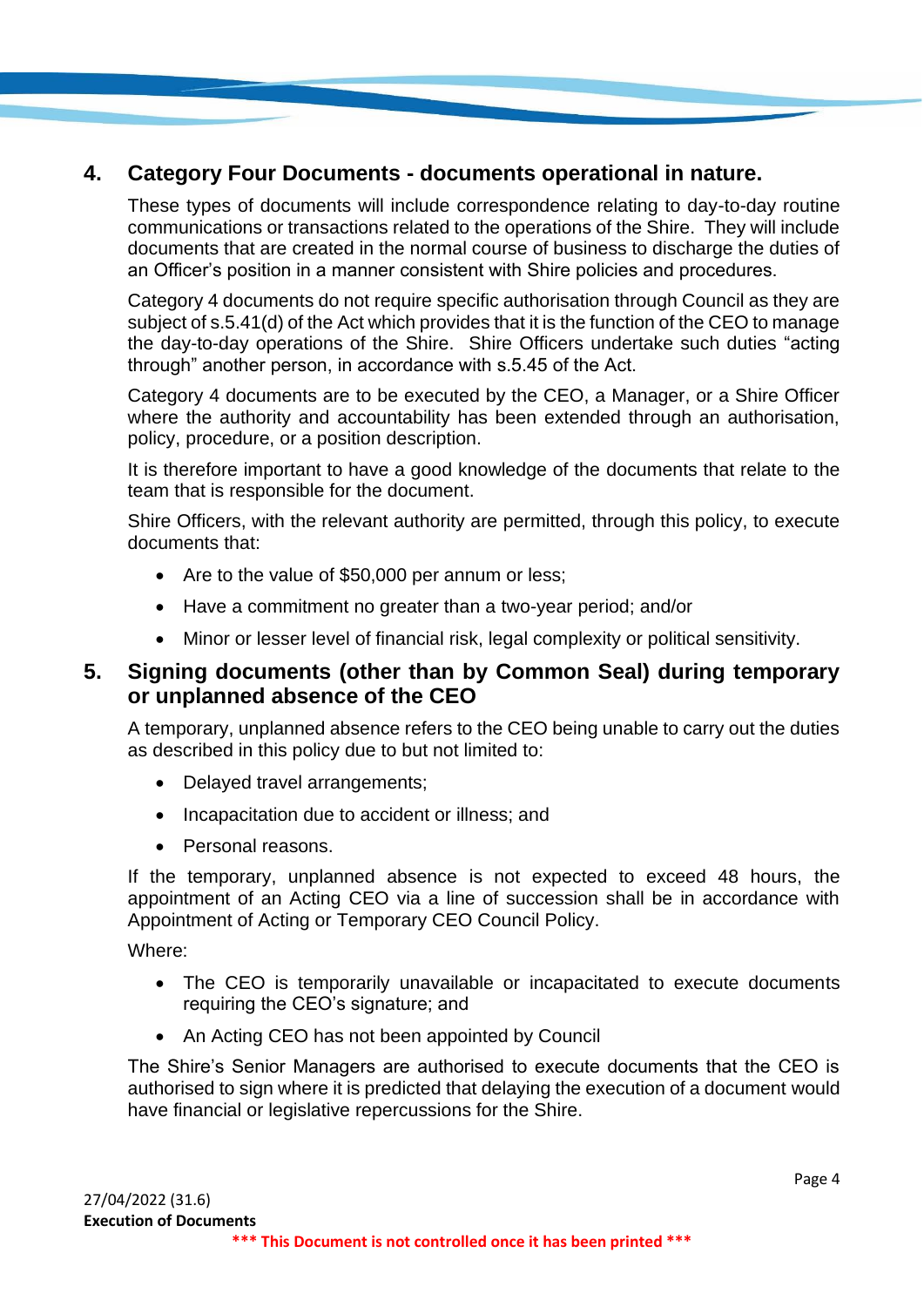#### **6. Consequences**

This policy represents the formal policy and expected standards of the Shire. Appropriate approvals need to be obtained prior to any deviation from the policy. Elected Members and Shire officers are reminded of their obligations under Council's Code of Conduct to give full effect to the lawful policies, decisions and practices of the Shire.

#### **7. Execution Clause**

The correct execution clause for Shire of Toodyay documents is below. Officers must ensure the document being executed contains the correct execution clause.

#### **(a) Executed as an Agreement (Council Resolution)**

THE COMMON SEAL OF THE ) SHIRE OF TOODYAY WAS  $\qquad$  ) HEREUNTO AFFIXED BY  $)$ AUTHORITY OF COUNCIL (1) AND IN THE PRESENCE OF: )

Shire President Chief Executive Officer

Name of Shire President (PLEASE PRINT)

Name of Chief Executive Officer (PLEASE PRINT)

Date **Date** Date **Date**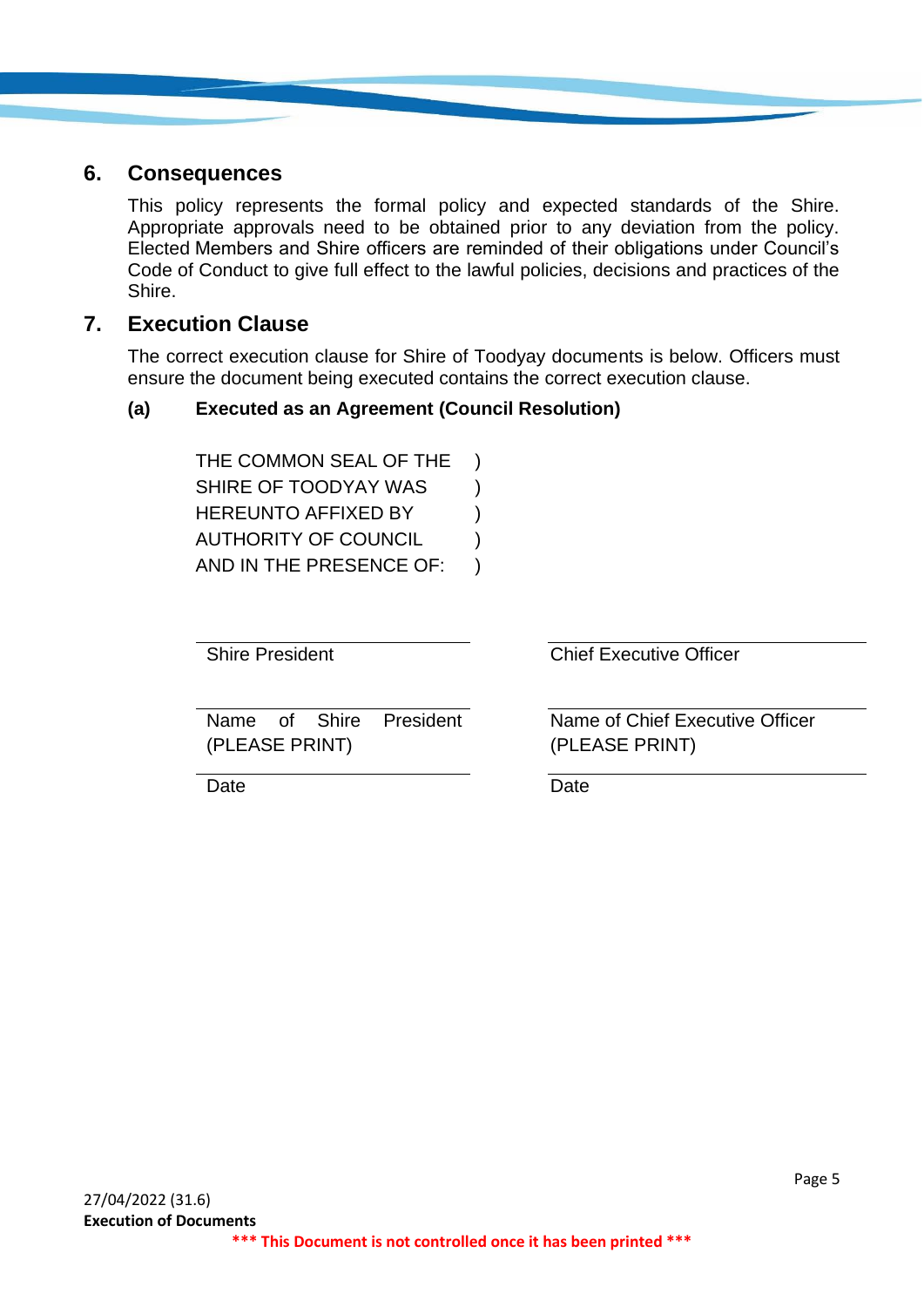#### **(b) Executed as an agreement (non-Council resolution)**

THE COMMON SEAL OF THE ) SHIRE OF TOODYAY WAS (a) HEREUNTO AFFIXED IN THE ) PRESENCE OF: (1)

\_\_\_\_\_\_\_\_\_\_\_\_\_\_\_\_\_\_\_\_\_\_\_\_\_\_\_\_

CEO

Shire President

\_\_\_\_\_\_\_\_\_\_\_\_\_\_\_\_\_\_\_\_\_\_\_\_\_\_\_\_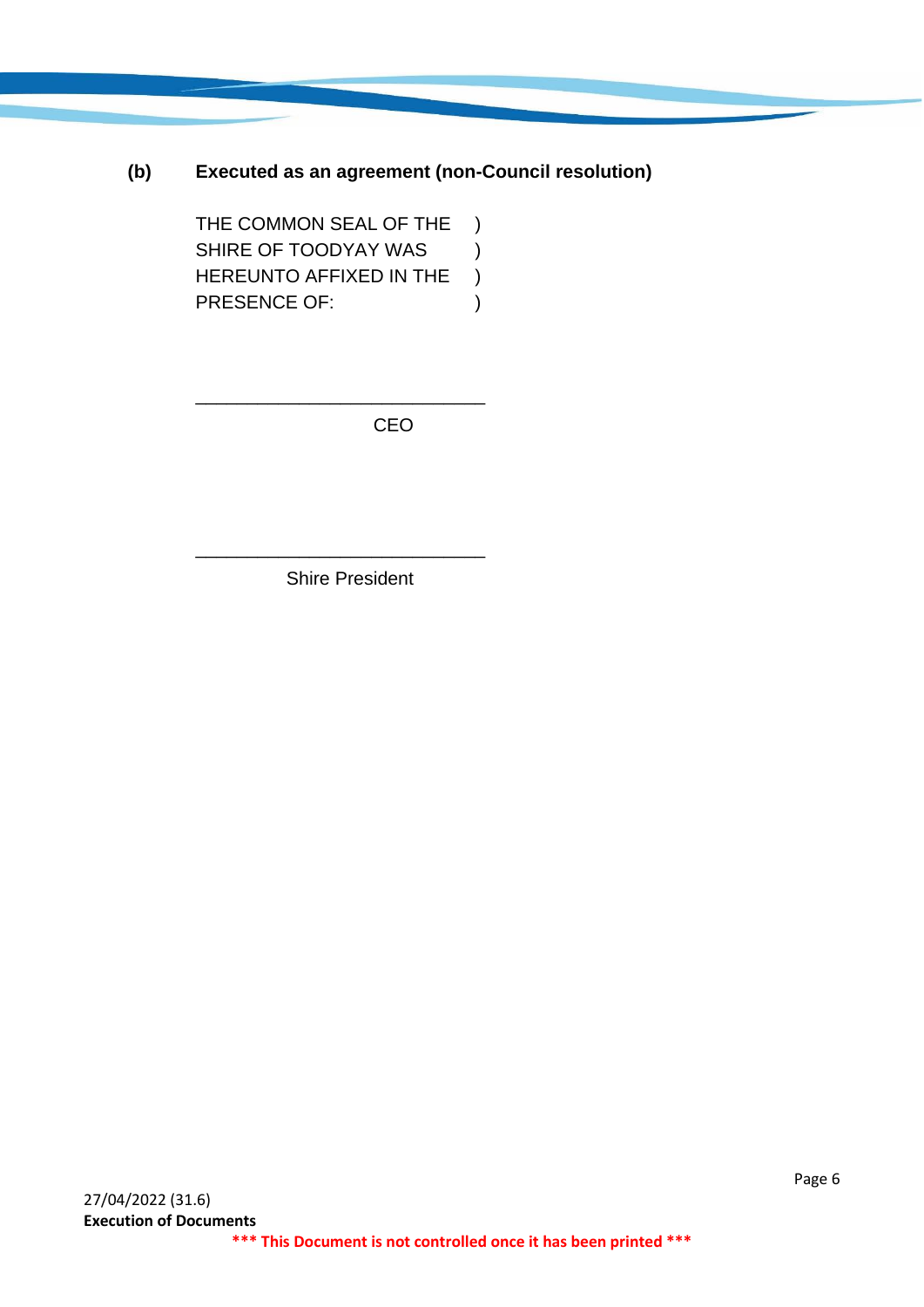

#### **8. Roles and Responsibilities & Documents Table**

The roles and responsibilities of the Shire President, CEO, Senior Managers and Shire Officers with respect to the execution of documents are outlined in the table below.

It is the responsibility of the executing parties to ensure they fully understand what they are executing on behalf of the Shire and any queries are addressed before this process is completed.

On the occasions where a Common Seal is required of the Shire, it is the responsibility of all executing parties to ensure that the Common Seal Register is updated and the Shire is notified of its application as part of the Council Information Bulletin.

Relevant Council Policies ought to be referred to as consideration must be given to the potential risks exposed to the Shire of Toodyay when executing a document. This includes the potential financial, service commitments, service interruption, environmental, reputation and compliance implications.

| Other documentation not listed in the Appendix<br>Liaise with your Manager or Compliance Officer for advice            |                             |                                  | <b>Signatures Required</b> |                                               |                                                      |  |
|------------------------------------------------------------------------------------------------------------------------|-----------------------------|----------------------------------|----------------------------|-----------------------------------------------|------------------------------------------------------|--|
| <b>Document</b>                                                                                                        | <b>Document</b><br>Category | <b>Shire</b><br><b>President</b> | <b>CEO</b>                 | <b>Senior</b><br><b>Employee</b><br>/ Manager | <b>Authorised</b><br><b>Shire</b><br><b>Officers</b> |  |
| Adoption, Amendment or Repeal of a local law                                                                           |                             |                                  |                            |                                               |                                                      |  |
| Any document where the Common Seal is requested by other party<br>or legally required                                  |                             |                                  | ✓                          | X                                             | X                                                    |  |
| Deeds in respect to sale, or purchase relating to property including<br>equitable interests                            |                             |                                  |                            | X                                             | X                                                    |  |
| Documents of a ceremonial nature (where affixing the common<br>seal is for posterity rather than a legal requirement). |                             |                                  |                            | X                                             | X                                                    |  |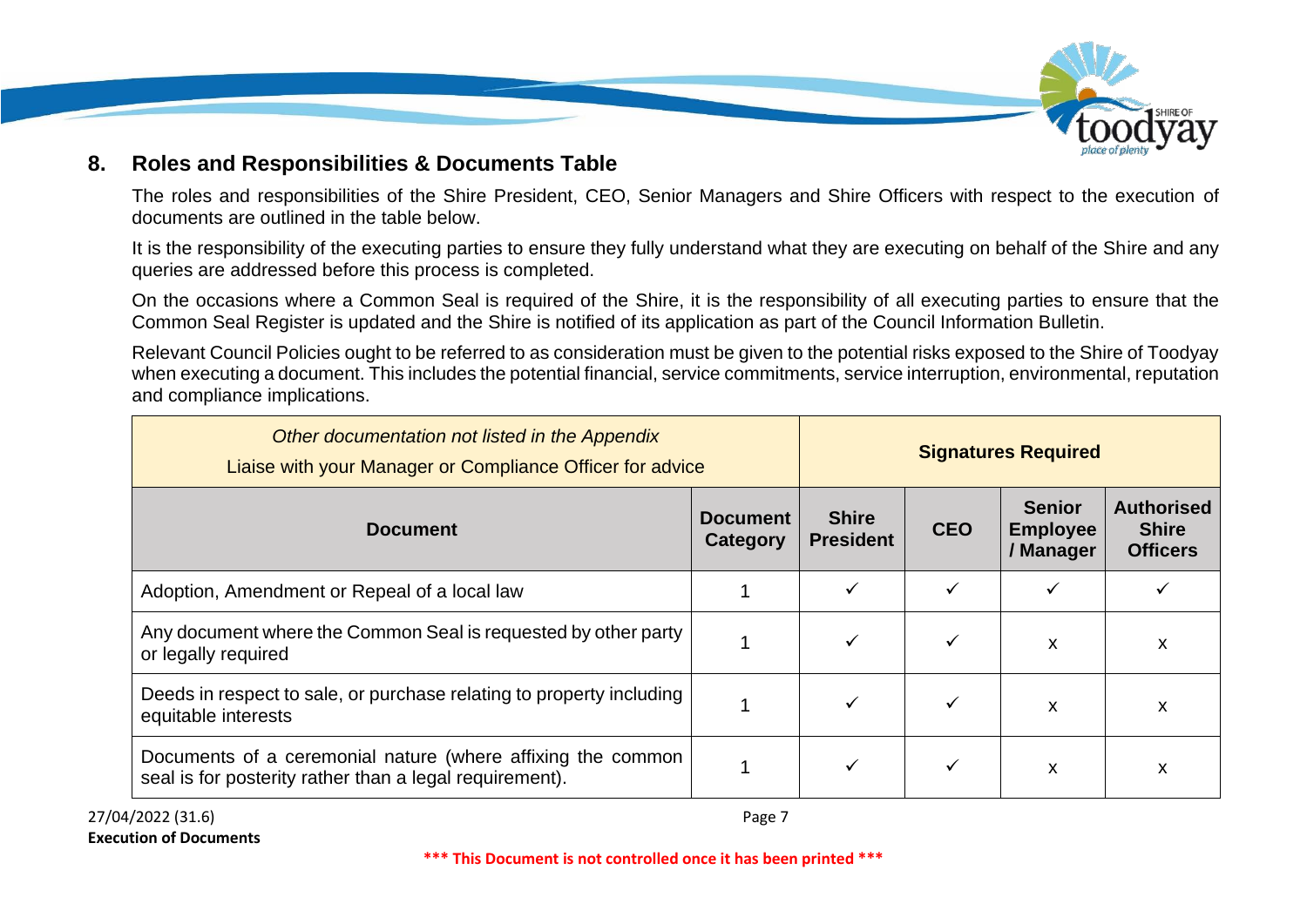| Other documentation not listed in the Appendix<br>Liaise with your Manager or Compliance Officer for advice                                                                                   |                | <b>Signatures Required</b>       |            |                                               |                                                      |
|-----------------------------------------------------------------------------------------------------------------------------------------------------------------------------------------------|----------------|----------------------------------|------------|-----------------------------------------------|------------------------------------------------------|
| <b>Document</b><br><b>Document</b><br>Category                                                                                                                                                |                | <b>Shire</b><br><b>President</b> | <b>CEO</b> | <b>Senior</b><br><b>Employee</b><br>/ Manager | <b>Authorised</b><br><b>Shire</b><br><b>Officers</b> |
| Documents that enable compliance with a local government<br>statutory obligation which, if not signed, constitutes a possible risk<br>to the Shire.                                           |                |                                  |            |                                               |                                                      |
| Easements and the surrender or modification of easements.                                                                                                                                     |                | ✓                                | ✓          | ✓                                             | ✓                                                    |
| Offer and Acceptance forms and associated documents required<br>to enact a decision of Council to purchase or to sell land.<br>This does not include mortgage and Transfer of Land documents. |                |                                  | ✓          | X                                             | X                                                    |
| Other legally binding contracts outside of the normal course of<br>business (e.g. confidentiality, indemnity, licensing, novation and<br>sponsorship agreements)                              |                | ✓                                |            | ✓                                             |                                                      |
| Power of Attorney to act for the Shire                                                                                                                                                        |                | ✓                                | ✓          | $\mathsf{x}$                                  | $\mathsf{x}$                                         |
| Communication on behalf of the Shire, relevant to the day-to-day<br>operations of the Shire which are the subject of a level of political<br>sensitivity or potential risk to the Shire.      | $\overline{2}$ | $\mathsf{x}$                     | ✓          | $\boldsymbol{\mathsf{x}}$                     | $\boldsymbol{\mathsf{x}}$                            |
| Memorandum of Understanding                                                                                                                                                                   | 2              |                                  |            |                                               |                                                      |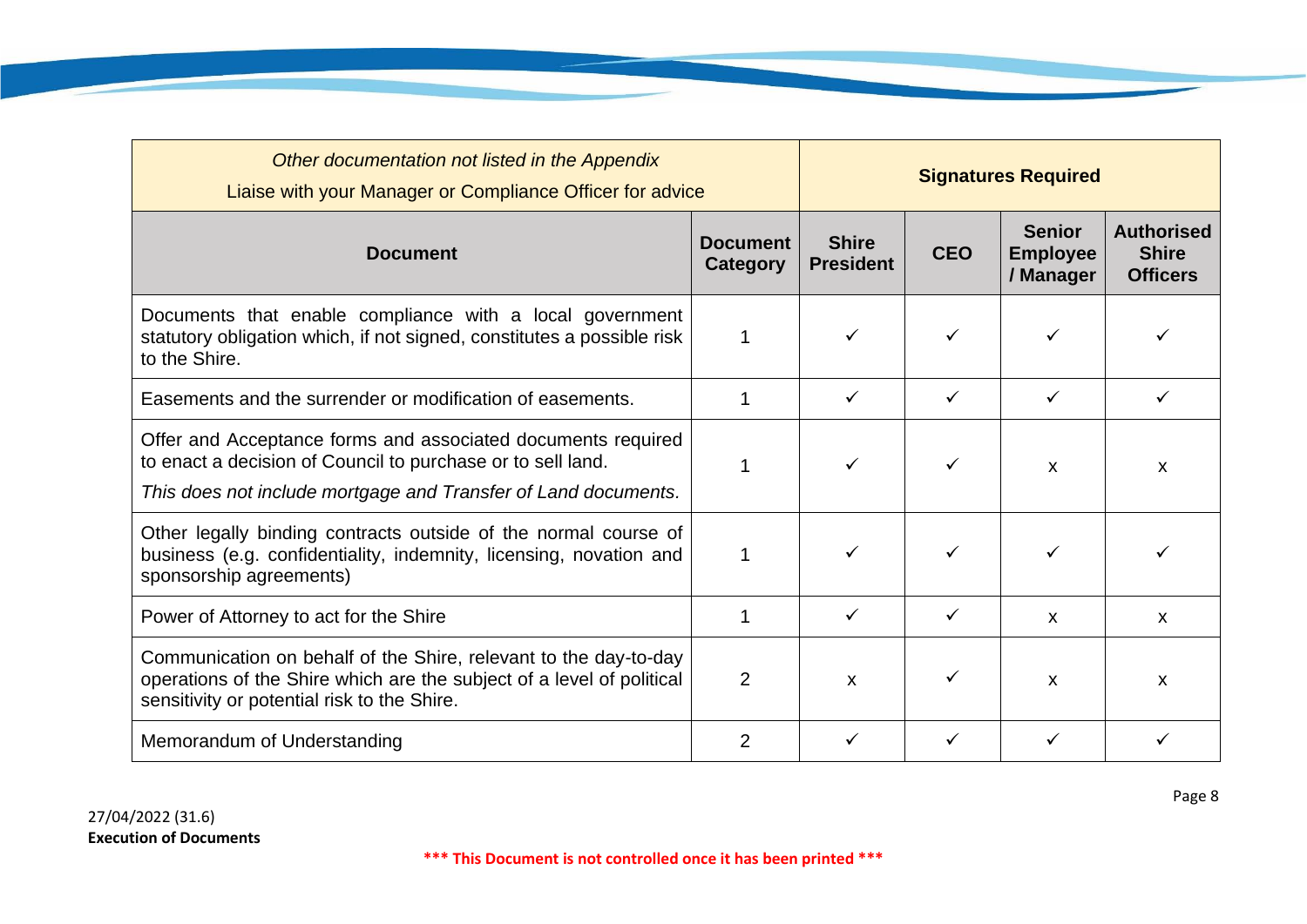| Other documentation not listed in the Appendix<br>Liaise with your Manager or Compliance Officer for advice                                                                                                                                                                                                                    |   |                                  | <b>Signatures Required</b> |                                               |                                                      |
|--------------------------------------------------------------------------------------------------------------------------------------------------------------------------------------------------------------------------------------------------------------------------------------------------------------------------------|---|----------------------------------|----------------------------|-----------------------------------------------|------------------------------------------------------|
| <b>Document</b><br><b>Document</b>                                                                                                                                                                                                                                                                                             |   | <b>Shire</b><br><b>President</b> | <b>CEO</b>                 | <b>Senior</b><br><b>Employee</b><br>/ Manager | <b>Authorised</b><br><b>Shire</b><br><b>Officers</b> |
| Authority to sign documents on behalf of the Shire:<br>That are within the scope of an Officer's position<br>description; or<br>That has been extended through a Council decision;<br>That has been extended through an authorised officer<br>appointment;<br>That has been extended through delegated authority or<br>policy. | 3 | $\mathsf{x}$                     | ✓                          | ✓                                             |                                                      |
| Commercial Leases / Peppercorns (including assignment of,<br>extensions, renewals, variations, sub-leases and surrender)                                                                                                                                                                                                       | 3 | ✓                                | ✓                          |                                               |                                                      |
| Communications on behalf of the Shire:<br>To Commonwealth or government ministers;<br>To Commonwealth or government department heads;<br>To Industry representative bodies;<br>Concerning day-to-day operations that are politically<br>sensitive or a potential risk to the Shire.                                            | 3 | $\checkmark$                     | ✓                          |                                               |                                                      |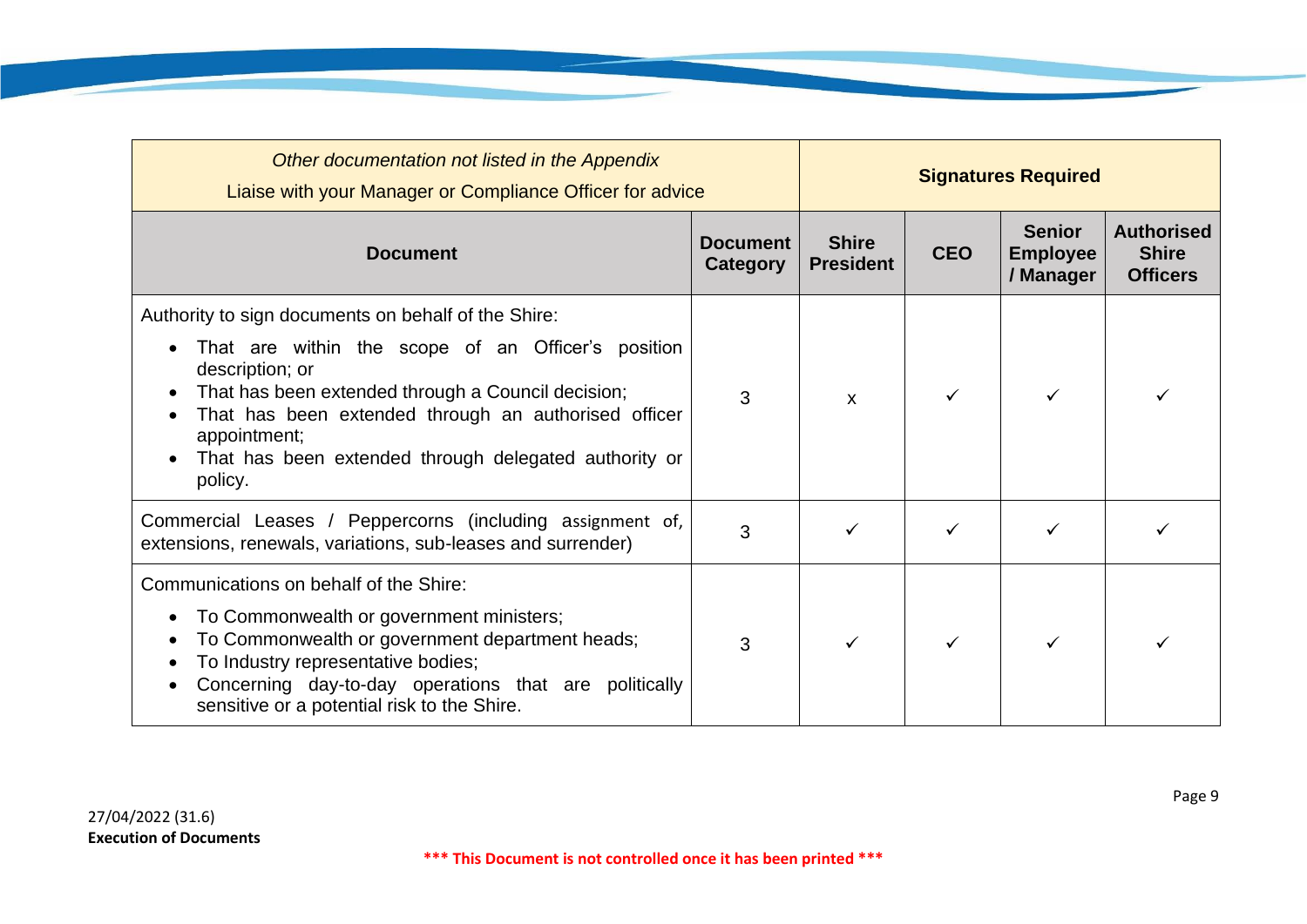| Other documentation not listed in the Appendix                                                                                                                                               | Liaise with your Manager or Compliance Officer for advice |                                  | <b>Signatures Required</b> |                                               |                                                      |  |
|----------------------------------------------------------------------------------------------------------------------------------------------------------------------------------------------|-----------------------------------------------------------|----------------------------------|----------------------------|-----------------------------------------------|------------------------------------------------------|--|
| <b>Document</b>                                                                                                                                                                              | <b>Document</b><br>Category                               | <b>Shire</b><br><b>President</b> | <b>CEO</b>                 | <b>Senior</b><br><b>Employee</b><br>/ Manager | <b>Authorised</b><br><b>Shire</b><br><b>Officers</b> |  |
| Community & User Agreement Licenses or Lease / Peppercorns<br>3<br>(including assignment of, extensions, renewals, variations, sub-<br>leases, and surrender)                                |                                                           | $\checkmark$                     |                            |                                               |                                                      |  |
| 3<br>Contract documents arising from tenders                                                                                                                                                 |                                                           | X                                | ✓                          | $\checkmark$                                  | $\checkmark$                                         |  |
| Deeds of Settlement – employee matters                                                                                                                                                       | 3                                                         | X                                |                            |                                               |                                                      |  |
| Documents arising out of instances that require Officers to enact a<br>decision of Council or the Development Assessment Panel                                                               | 3                                                         | ✓                                |                            |                                               |                                                      |  |
| Documents related to approvals for Subdivision, Survey Strata,<br>Strata Title or Development Approvals or provisions of a Structure<br>Plan, Activity Centre Plan or Local Development Plan | 3                                                         | ✓                                |                            |                                               |                                                      |  |
| Documents required to enact a decision made under delegated<br>authority or as a condition or approval given under delegated<br>authority                                                    | 3                                                         |                                  |                            | ✓                                             |                                                      |  |
| Employment Contracts (Managers – casual contracts only)                                                                                                                                      | 3                                                         | ✓                                | ✓                          |                                               |                                                      |  |
| <b>Enterprise Bargaining Agreements</b>                                                                                                                                                      | 3                                                         | X                                | ✓                          |                                               |                                                      |  |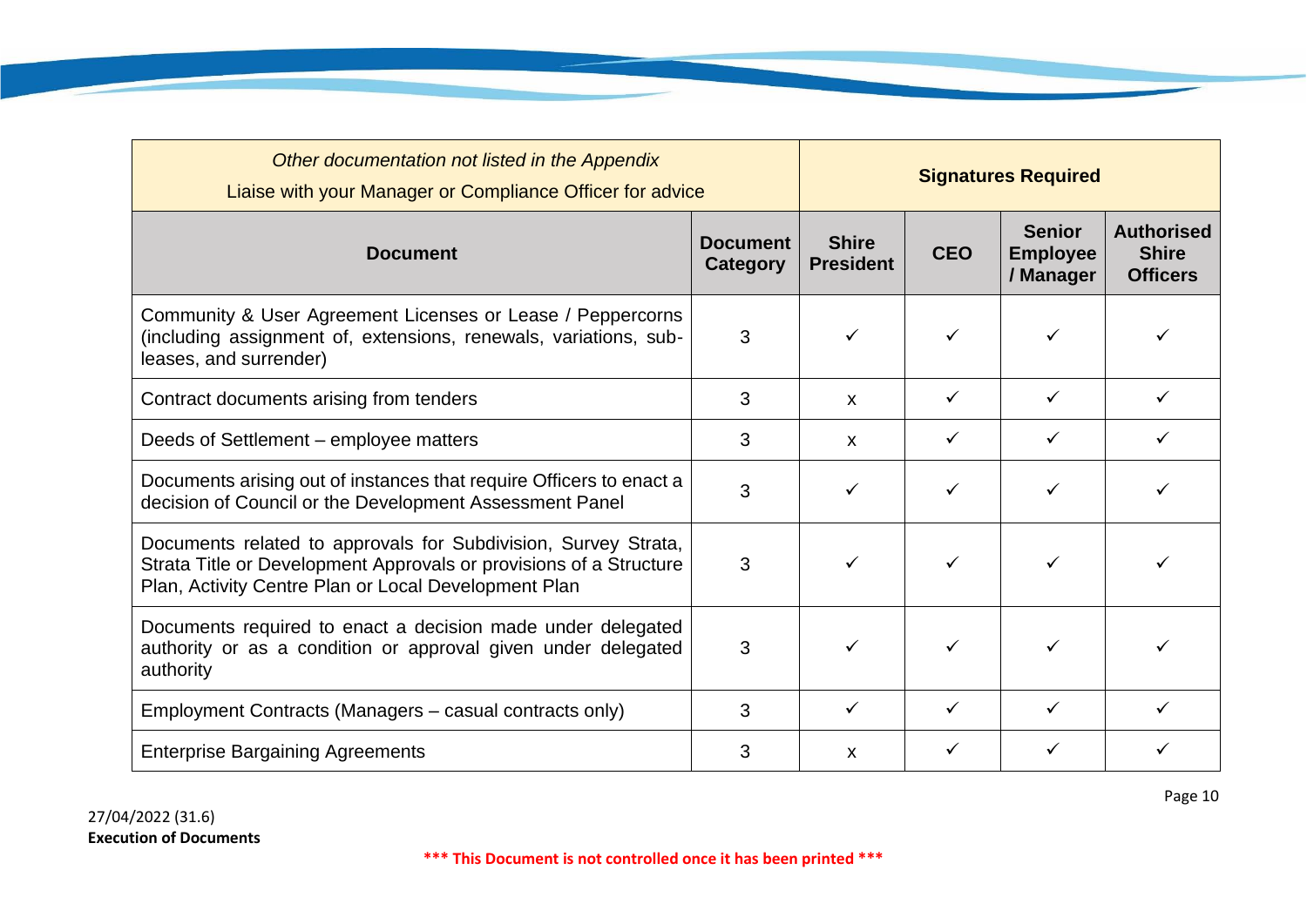| Other documentation not listed in the Appendix<br>Liaise with your Manager or Compliance Officer for advice                                                                                                                                                                                                                                                                                                                                                                                                                                                                                                                                                                                                                                                                                                                                                                                                                                    |                             |                                  |            | <b>Signatures Required</b>                    |                                                      |
|------------------------------------------------------------------------------------------------------------------------------------------------------------------------------------------------------------------------------------------------------------------------------------------------------------------------------------------------------------------------------------------------------------------------------------------------------------------------------------------------------------------------------------------------------------------------------------------------------------------------------------------------------------------------------------------------------------------------------------------------------------------------------------------------------------------------------------------------------------------------------------------------------------------------------------------------|-----------------------------|----------------------------------|------------|-----------------------------------------------|------------------------------------------------------|
| <b>Document</b>                                                                                                                                                                                                                                                                                                                                                                                                                                                                                                                                                                                                                                                                                                                                                                                                                                                                                                                                | <b>Document</b><br>Category | <b>Shire</b><br><b>President</b> | <b>CEO</b> | <b>Senior</b><br><b>Employee</b><br>/ Manager | <b>Authorised</b><br><b>Shire</b><br><b>Officers</b> |
| Land Transaction documents where the Shire is required to sign<br>as a landowner. This includes but is not limited to:                                                                                                                                                                                                                                                                                                                                                                                                                                                                                                                                                                                                                                                                                                                                                                                                                         |                             |                                  |            |                                               |                                                      |
| Landgate documents and/or deeds including lodgement,<br>$\bullet$<br>removal, withdrawn, surrender/cancel or modification of<br>documents such as:<br>$\triangleright$ Notifications in accordance with section 70A of the<br>Transfer of Land Act 1893;<br>$\triangleright$ Covenants, easements and caveats under the<br>Transfer of Land Act 1893;<br>$\triangleright$ Reciprocal easements and/or parking agreements;<br>$\triangleright$ Rights of carriageway agreements;<br>$\triangleright$ Amalgamations<br>$\triangleright$ Easements or deeds of easement under the Land<br>Administration Act 1997 and/or Strata Titles Act<br>1985.<br>Documents and/or deeds required in the management of<br>$\bullet$<br>land as a landowner or where the land is a reserve vested<br>to the Shire; and<br>Deeds of Agreement and Release in respect to sale or<br>$\bullet$<br>purchase relating to Shire land including equitable interests. | 3                           |                                  |            |                                               |                                                      |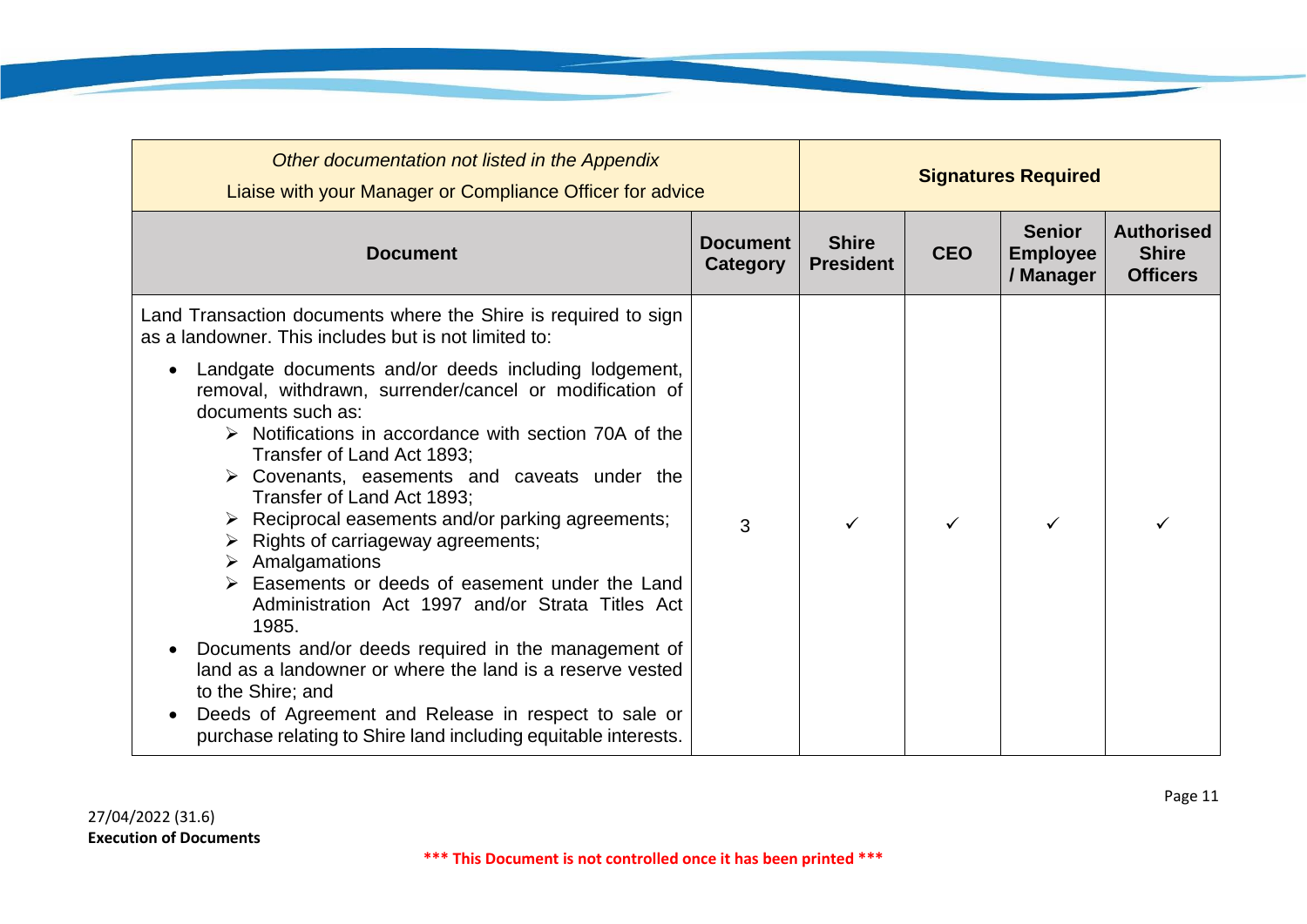| Other documentation not listed in the Appendix<br>Liaise with your Manager or Compliance Officer for advice                                                                                          |                                    | <b>Signatures Required</b>       |              |                                               |                                                      |
|------------------------------------------------------------------------------------------------------------------------------------------------------------------------------------------------------|------------------------------------|----------------------------------|--------------|-----------------------------------------------|------------------------------------------------------|
| <b>Document</b>                                                                                                                                                                                      | <b>Document</b><br><b>Category</b> | <b>Shire</b><br><b>President</b> | <b>CEO</b>   | <b>Senior</b><br><b>Employee</b><br>/ Manager | <b>Authorised</b><br><b>Shire</b><br><b>Officers</b> |
| Licences to occupy land or premises                                                                                                                                                                  | 3                                  | ✓                                | ✓            | ✓                                             |                                                      |
| Local Planning Scheme and any Planning Scheme Amendments                                                                                                                                             | 3                                  | X                                | ✓            | ✓                                             | ✓                                                    |
| withdrawal<br>Management<br>statements<br>and<br>variation<br>of<br>or<br>management statements                                                                                                      | 3                                  | X                                | ✓            | ✓                                             |                                                      |
| Mortgages, loans and debenture documents for loans which<br>Council has resolved to raise                                                                                                            | 3                                  | $\boldsymbol{\mathsf{X}}$        | ✓            | ✓                                             | ✓                                                    |
| Other statements of intent and terms and conditions such as:<br>Letters of employment for casual employees;<br>$\bullet$<br>Hire agreements for Shire Facilities; or<br>Higher duties for positions. | 3                                  | $\mathsf{x}$                     | $\checkmark$ | ✓                                             | ✓                                                    |
| Prosecution notices and court documents                                                                                                                                                              | 3                                  | X                                | $\checkmark$ | $\checkmark$                                  | ✓                                                    |
| Regular hire arrangements                                                                                                                                                                            | 3                                  | ✓                                | ✓            | ✓                                             |                                                      |
| Residential tenancy leases                                                                                                                                                                           | 3                                  |                                  |              |                                               |                                                      |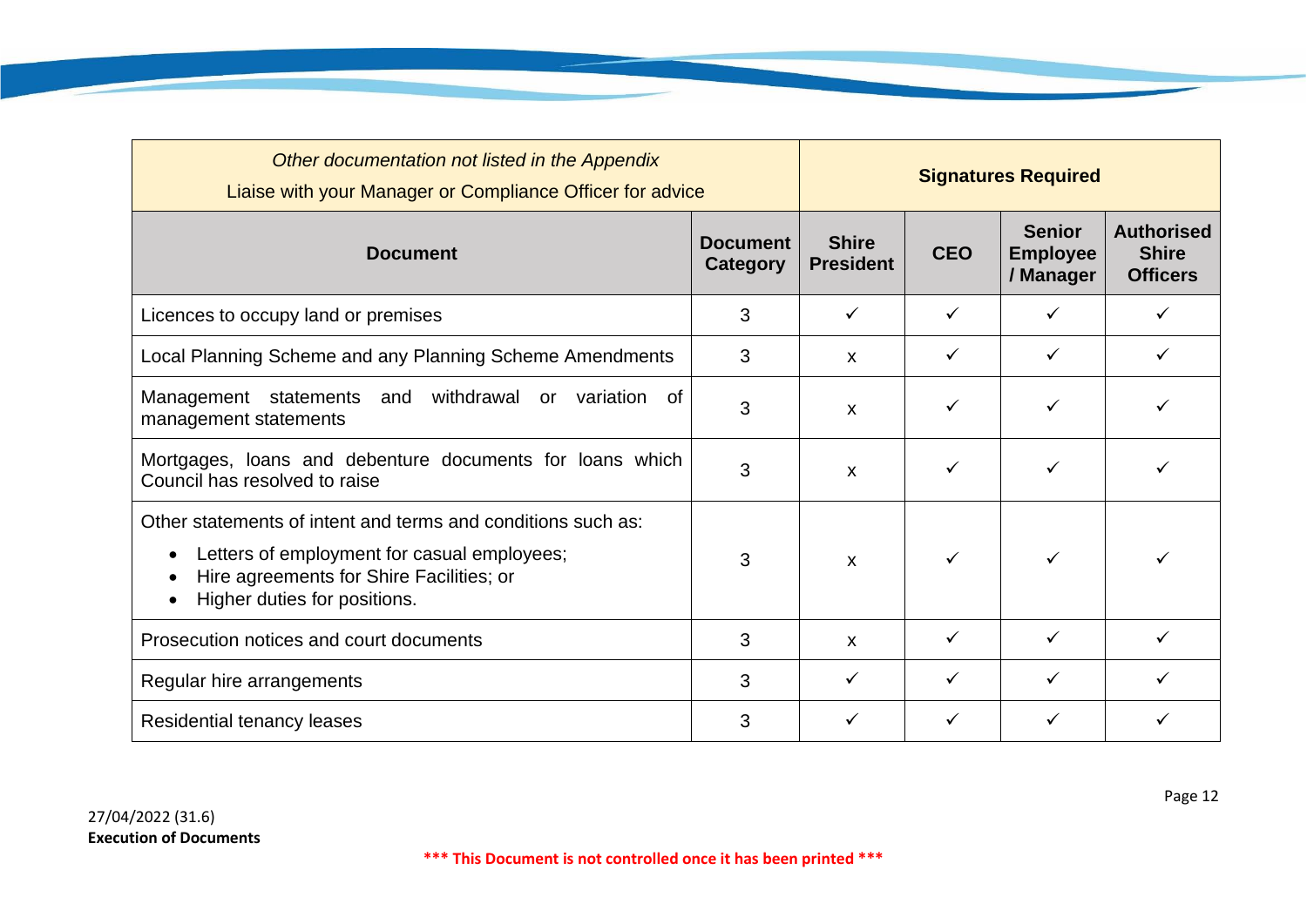| Other documentation not listed in the Appendix<br>Liaise with your Manager or Compliance Officer for advice                                                                                                                                                     |   |                                  |            | <b>Signatures Required</b>                    |                                                      |
|-----------------------------------------------------------------------------------------------------------------------------------------------------------------------------------------------------------------------------------------------------------------|---|----------------------------------|------------|-----------------------------------------------|------------------------------------------------------|
| <b>Document</b><br><b>Document</b><br>Category                                                                                                                                                                                                                  |   | <b>Shire</b><br><b>President</b> | <b>CEO</b> | <b>Senior</b><br><b>Employee</b><br>/ Manager | <b>Authorised</b><br><b>Shire</b><br><b>Officers</b> |
| Service agreements / Contract as a result of procurement process<br>(above Manager delegation)                                                                                                                                                                  | X |                                  |            |                                               |                                                      |
| State, Commonwealth or other funding agreements<br>(within<br>3<br>delegation)                                                                                                                                                                                  |   | ✓                                |            |                                               |                                                      |
| When a responsible officer has a specific role such as applying for<br>and organising receipt of grants, and which required them to sign<br>documents relevant to the grant.                                                                                    | 3 | X                                |            |                                               |                                                      |
| When a responsible officer is authorised by relevant laws or is<br>delegated authority by Council to issue notices and infringements.                                                                                                                           | 3 | X                                |            |                                               |                                                      |
| Agreements in the normal course of business for the purchase of<br>goods or services identified within the department's budget (other<br>than for tenders) and conforming to the requirements for the<br>Shire's Purchasing Policy and other relevant policies. | 4 | X                                |            |                                               |                                                      |
| Any type of legally binding contract, instrument or service<br>agreement binding the organisation to some form of commitment                                                                                                                                    | 4 | X                                |            |                                               |                                                      |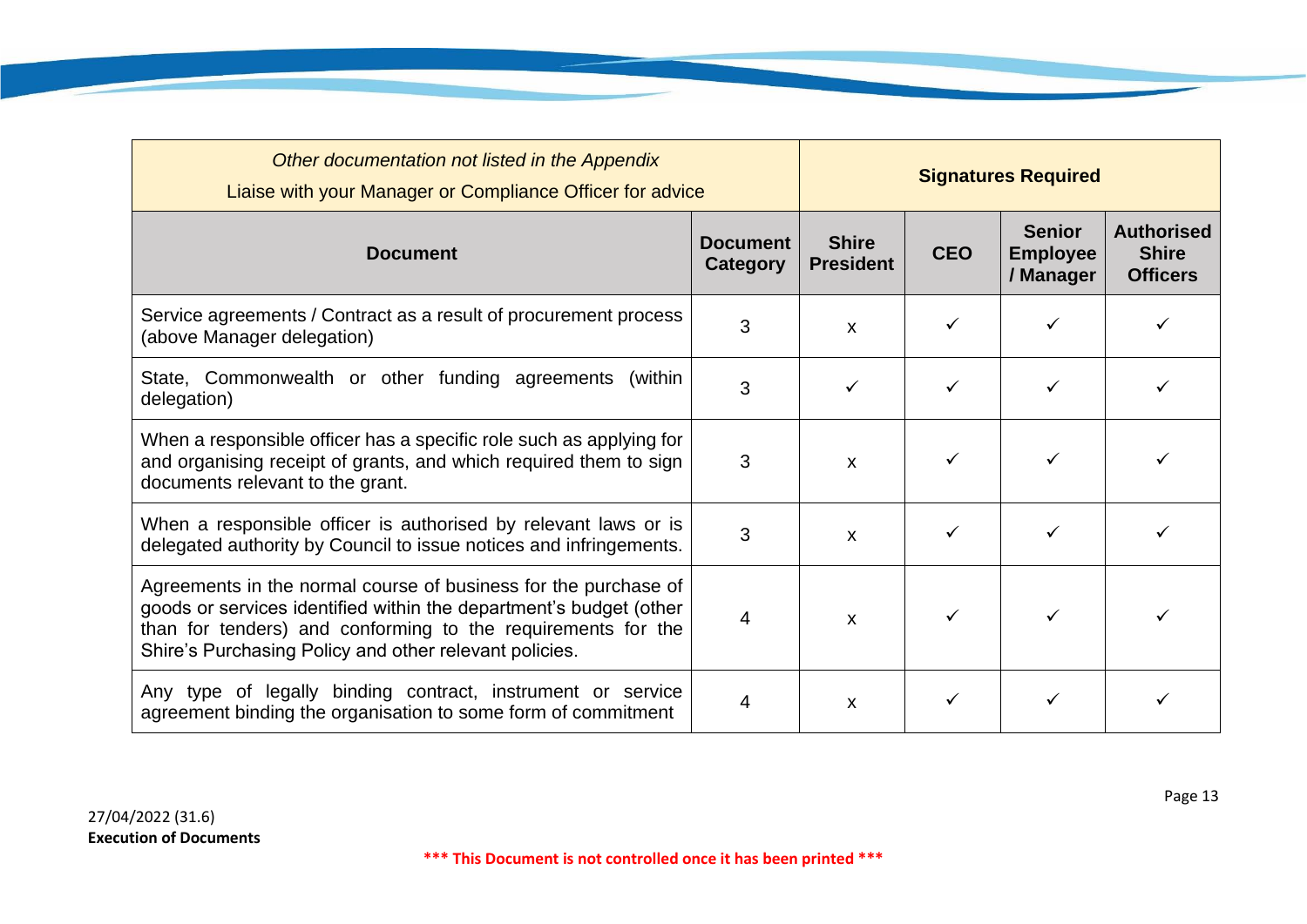| Other documentation not listed in the Appendix<br>Liaise with your Manager or Compliance Officer for advice                                                     |   | <b>Signatures Required</b>       |            |                                               |                                                      |
|-----------------------------------------------------------------------------------------------------------------------------------------------------------------|---|----------------------------------|------------|-----------------------------------------------|------------------------------------------------------|
| <b>Document</b>                                                                                                                                                 |   | <b>Shire</b><br><b>President</b> | <b>CEO</b> | <b>Senior</b><br><b>Employee</b><br>/ Manager | <b>Authorised</b><br><b>Shire</b><br><b>Officers</b> |
| Documents arising out of any matter in which delegated authority<br>4<br>has been exercised                                                                     |   |                                  |            | ✓                                             |                                                      |
| Documents to authorise funding allocations for various community<br>groups.                                                                                     | 4 | X                                |            |                                               |                                                      |
| Documents which arise out of the general operation of a<br>department directorate and/or a matter an Officer of a directorate<br>has the authority to deal with | 4 | ✓                                |            |                                               |                                                      |
| Goods and/or Service agreements / Contracts as a result of<br>procurement process (where total consideration is within<br>delegation).                          | 4 | X                                |            |                                               |                                                      |
| Grants applications and Grant funding agreements                                                                                                                | 4 | X                                | ✓          | ✓                                             |                                                      |
| Heritage agreements                                                                                                                                             | 4 | X                                | ✓          | ✓                                             | ✓                                                    |
| Letters, correspondence and other documents that reflect an<br>operational or procedural action required in the ordinary course of<br>business.                 | 4 | X                                |            |                                               |                                                      |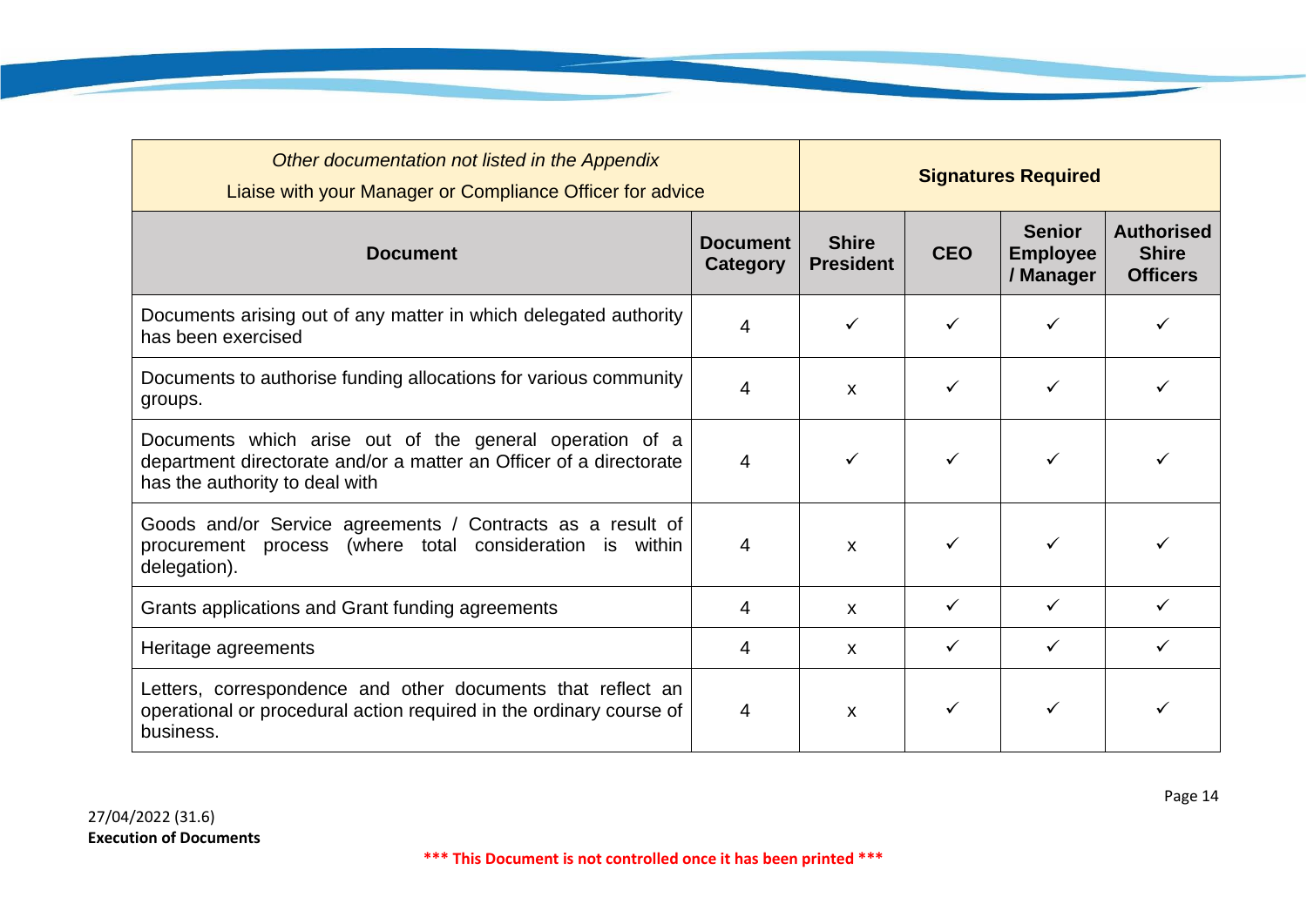| Other documentation not listed in the Appendix<br>Liaise with your Manager or Compliance Officer for advice          |   |                                  | <b>Signatures Required</b> |                                               |                                                      |  |
|----------------------------------------------------------------------------------------------------------------------|---|----------------------------------|----------------------------|-----------------------------------------------|------------------------------------------------------|--|
| <b>Document</b>                                                                                                      |   | <b>Shire</b><br><b>President</b> | <b>CEO</b>                 | <b>Senior</b><br><b>Employee</b><br>/ Manager | <b>Authorised</b><br><b>Shire</b><br><b>Officers</b> |  |
| Licences                                                                                                             | 4 | ✓                                | ✓                          |                                               |                                                      |  |
| Lodgement, modification and withdrawal of caveats                                                                    |   | $\boldsymbol{\mathsf{x}}$        | ✓                          | $\checkmark$                                  | $\checkmark$                                         |  |
| Lodgement, registration, modification, transfer and/or withdrawal<br>of memorials                                    | 4 | $\mathsf{x}$                     | ✓                          |                                               |                                                      |  |
| Notifications on title and withdrawal or variation of same                                                           | 4 | X                                | ✓                          | $\checkmark$                                  | ✓                                                    |  |
| Outgoing general correspondence for a departmental team                                                              | 4 | X                                | ✓                          |                                               |                                                      |  |
| Reciprocal access agreements and withdrawal or variation of<br>reciprocal access agreements                          | 4 | $\boldsymbol{\mathsf{x}}$        | ✓                          |                                               |                                                      |  |
| Restrictive Covenants – under s.129B of the Transfer of Land Act<br>1893 and any discharge or variation of covenants |   | X                                | ✓                          |                                               |                                                      |  |
| Rights of carriageway agreements and withdrawal or variation of<br>rights and carriageway agreements                 | 4 | $\boldsymbol{\mathsf{X}}$        | ✓                          |                                               |                                                      |  |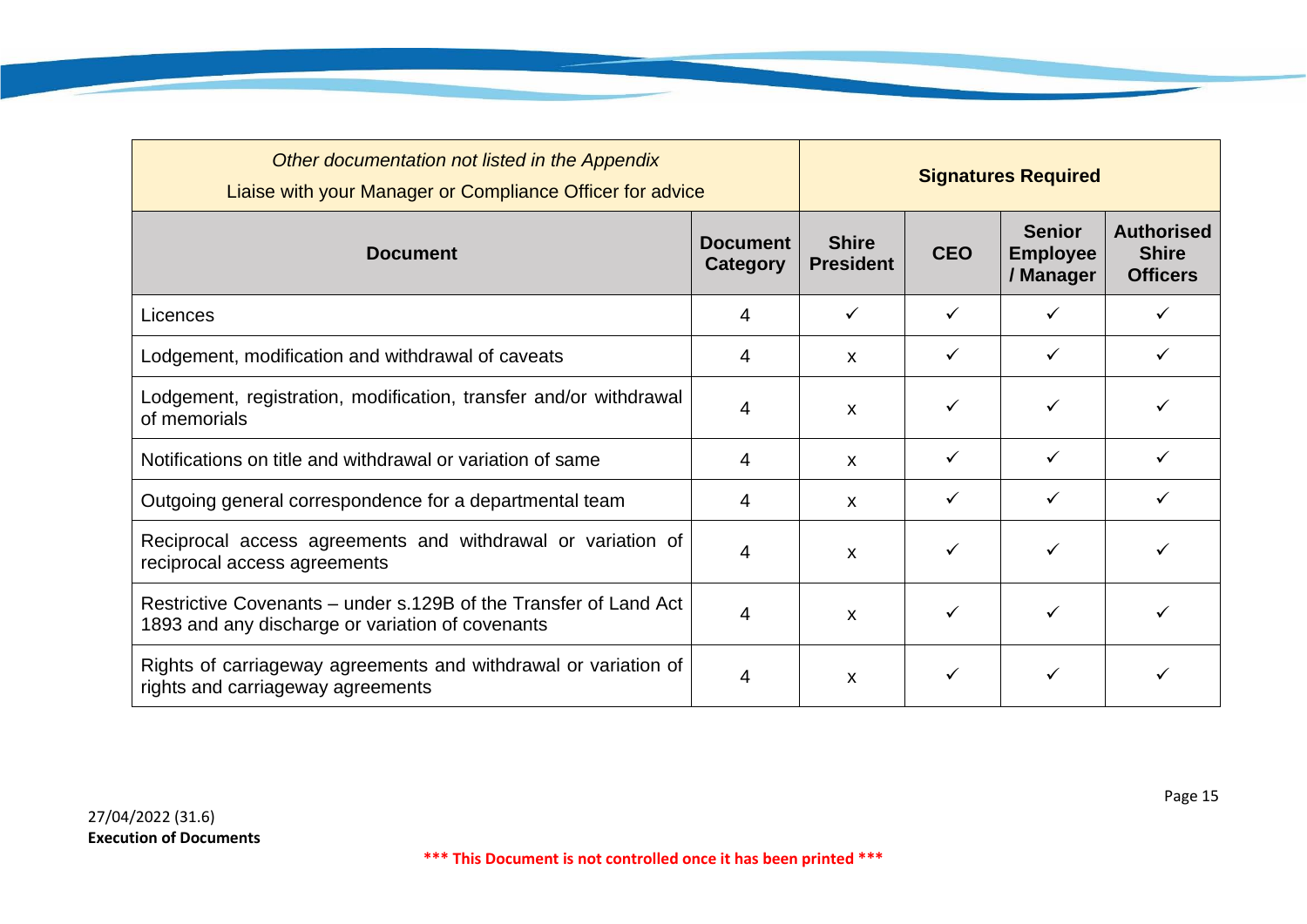

# **Reference Information**

The following Council Policies ought to be referred to as consideration must be given to the potential risks exposed to the Shire of Toodyay when executing a document. This includes the potential financial, service commitments, service interruption, environmental, reputation and compliance implications.

- [All Purchasing Policies;](https://www.toodyay.wa.gov.au/council/shire-documents/policies.aspx)
- [Risk Management](https://www.toodyay.wa.gov.au/documents/110/risk-management) (ADM18) containing the Risk Matrix tables;
- [Internal Control](https://www.toodyay.wa.gov.au/documents/111/internal-control) (ADM19);
- [Legislative Compliance](https://www.toodyay.wa.gov.au/documents/112/legislative-compliance) (ADM20);
- [Appointment of Acting or Temporary CEO](https://www.toodyay.wa.gov.au/documents/316/appointment-of-acting-ceo) (GOV15).

# **Legislation**

*Local Government Act 1995*

- s.5.41 functions of CEO.
- s.5.45 Other matters relevant to delegations under Division 4 (local government employees).
- s.9.49A (1) document executed by person under an authority is permitted to do so by this authorisation.
- s.9.49 'documents, how authenticated'

*Local Government (Functions and General) Regulations 1996*

• r.34 Common seal, unauthorised use of

*Interpretation Act 1984*

• Terms used in written laws - *sign* includes the affixing or making of a seal, mark or thumbprint;

#### **Associated documents**

*Instrument of Delegation: ES2 Execution of Documents contained in the Shire of Toodyay Register of Delegations.*

*Shire of Toodyay Local Law (Standing Orders) 2008.*

#### **Version control information**

| <b>Version No.</b> | Date Issued | <b>Review</b><br>position | <b>Developed</b><br>by       | <b>Approved by</b> |
|--------------------|-------------|---------------------------|------------------------------|--------------------|
| V <sub>1</sub>     | 21/02/2022  | <b>New</b>                | Executive<br><b>Services</b> | Council            |